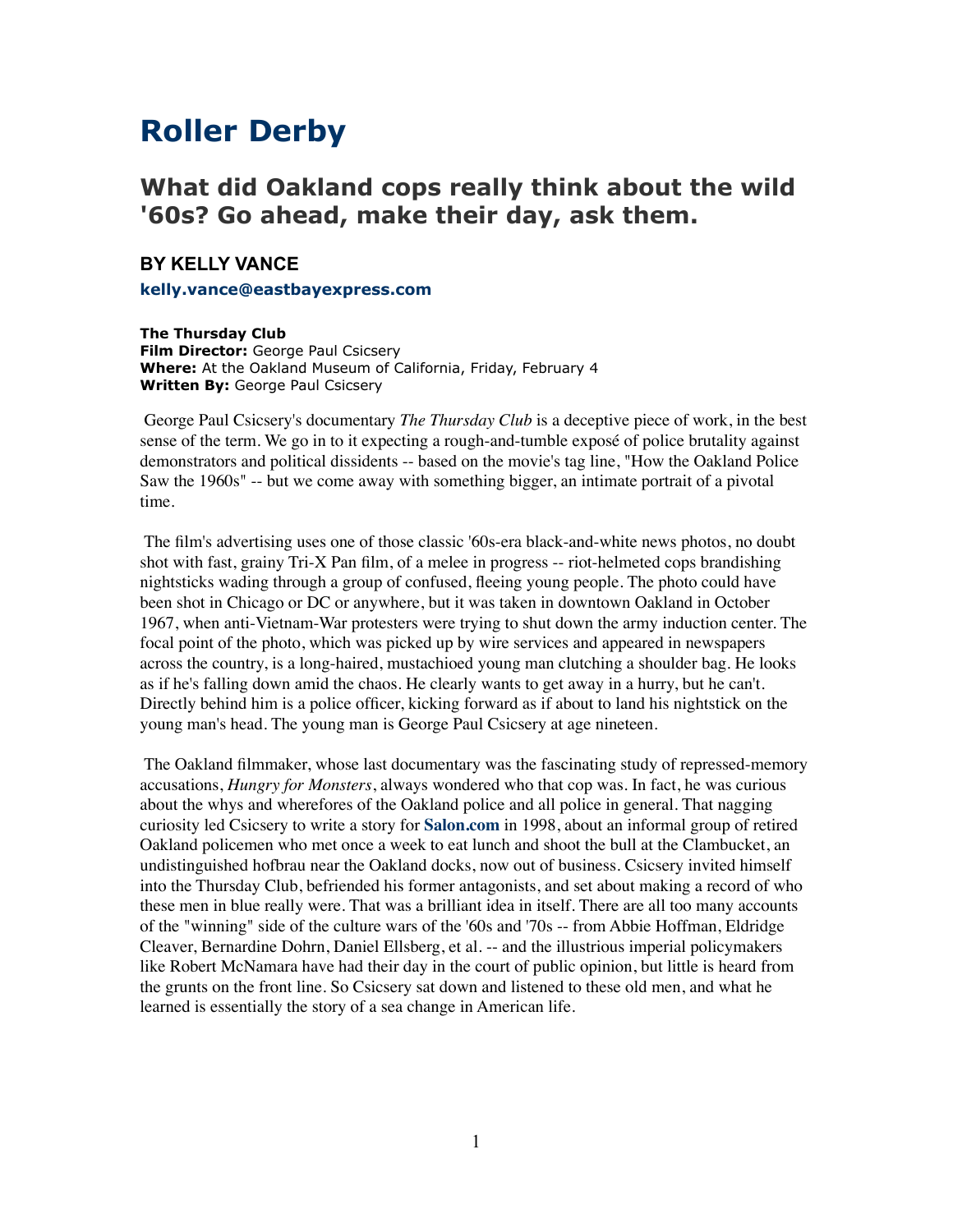One by one, we're introduced to them. Sergeant Gil Souza, the son of Portuguese immigrants, grew up quick-fisted on the streets of Oakland and flew Navy Hellcat fighter planes over Japan in World War II. Souza is best described by the adjective "peppy," a word that isn't used much anymore. His attitude, of enthusiastic, good-natured combativeness crossed with a genuine desire to "help people," is a trait of the Great Depression and those who lived through it. We see that in the open, friendly pugnacity of some of the doc's other subjects -- Captain Robert Ford and Officer Hadwick Thompson particularly -- and it marks them. Ordinary working-class Americans who experienced the Depression and WWII saw the world differently than their sons and daughters, who inherited the greatest standard of living the world has ever known and who, quite often, behaved like spoiled brats during the peak of US prosperity in the '60s and '70s.

 That generation gap -- quaint term of the era -- opens quietly underneath almost everything the old cops say to the camera. As one of them puts it, they felt "betrayed by the '60s," and many of the former cops harbor a lingering resentment of the news media for putting the divisiveness and disrespect up in their faces. "Nobody liked the war in Vietnam," offers one man, but they were sworn to uphold the law. You write the laws and we'll go out and enforce them, Ford explains a little abashedly. But if someone should point out that "We were only following orders" was the favorite excuse of Nazi war criminals, men like Souza and Ford would undoubtedly go ballistic. Don't you see, they would complain, we're not like those kinds of people; we *saved* you from them.

 Oakland has always had a tough reputation. Running through the old cops' testimony is the idea that "you might be able to get away with that in Berkeley, but in Oakland we're going to give you a beating." One former officer describes a fellow cop going berserk in breaking up a bar fight, repeatedly clubbing one poor guy who was wedged into a corner and wouldn't fall down. Another cop recalls being told to take a pair of bolt cutters and cut the chains with which folksinger and activist Joan Baez had shackled herself to a door at UC Berkeley's Sproul Plaza. Baez cleared her throat and made ready to spit on him, claims the officer, but he told her if she did, he would hit her in the mouth with the bolt cutter. She thought better of it. In the 1967 photo of Csicsery, he is shown trying to hold onto his camera bag; the camera itself had already been cut away from its strap by a police officer, who evidently made it a practice to strip off and destroy as many cameras as he could.

 With the rise of the Black Panther Party, the OPD had much more on its hands than rowdy college students. Ambushes, gunfights, cop-killing, police retaliation, and even the spectacle of one cop arresting another for brutality were the order of the day. The Panthers had a hit list of cops, and although it's never explicitly admitted in the film, the cops had their own shit list of Panthers. Little Bobby Hutton was gunned down by police, and in 1968 two drunk officers drove by Panther headquarters on Peralta Street in West Oakland and fired shots into the building.

 Deadly force and its consequences weigh heavily on the minds of the Thursday Club, especially Hadwick Thompson, a Pearl Harbor veteran who was only the second African American on the Oakland force. Hadwick's son "Had," also interviewed on camera, joined the OPD like his father and was wounded by a criminal in 1985; another son, ironically, is a convicted cop-killer serving a life sentence. Police were reviled by the Panthers and student protesters as "pigs," but at least one cop, Captain Ford, took the insult as a badge of honor, and had his forearm tattooed with a pig in uniform.

Ultimately, what we learn from the members of the Thursday Club is that despite the candor and